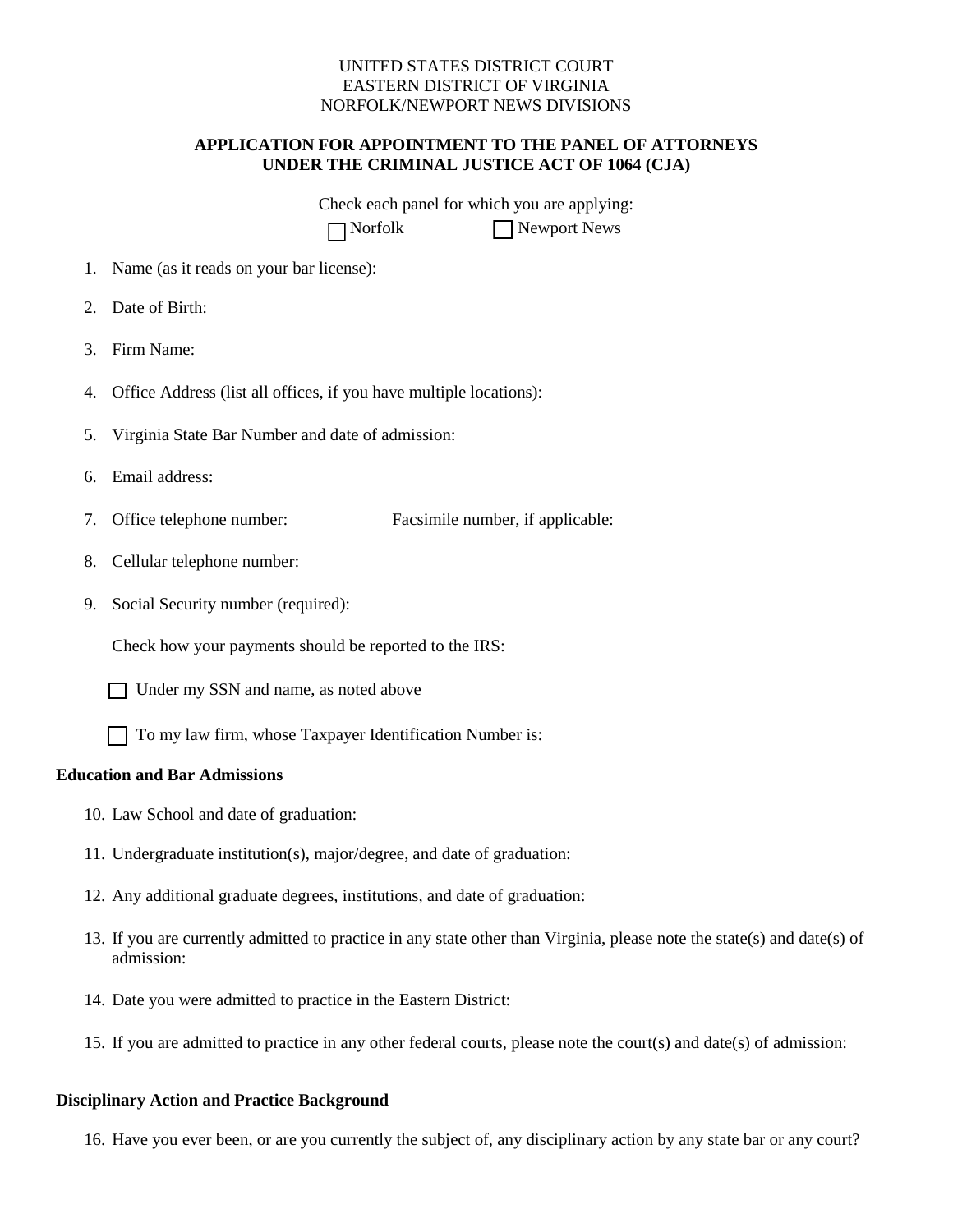If so, note the jurisdiction, date, discipline, and describe the nature of the allegation.

17. Have you ever been involuntarily removed from any court-appointed list or panel, in state court or federal court?

If so, note the jurisdiction and explain the nature of the removal.

18. Have you ever been convicted of a felony?

If so, please explain, including date, jurisdiction, and circumstances.

19. Have you ever been convicted of a crime of moral turpitude?

If so, please explain, including date, jurisdiction, and circumstances.

20. Have you ever been employed as a prosecutor, public defender, or law clerk?

If so, please provide dates of employment and nature of employment.

## **Trial and Appellate Experience**

21. In the past five (5) years, please provide the number of jury trials in which you have served as lead or co-counsel in state court.

 $\Box$  None  $\Box$  1-5  $\Box$  5-10  $\Box$  More than 10

Of these jury trials, please summarize whether they were civil or criminal in nature, a description of the charges/claims, and the length of the longest trial.

22. In the past five (5) years, please provide the number of jury trials in which you have served as lead or co-counsel in federal court.

 $\Box$  None  $\Box$  1-5  $\Box$  5-10  $\Box$  More than 10

Of these jury trials, please summarize whether they were civil or criminal in nature, a description of the charges/claims, and the length of the longest trial.

- 23. In the past five (5) years, please provide the number of felony bench trials you have tried in state court (excluding probation violations):
	-

 $\Box$  None  $\Box$  1-5  $\Box$  5-10  $\Box$  More than 10

24. In the past five (5) years, please provide the number of felony bench trials you have tried in federal court (excluding supervised release violations):

 $\Box$  None  $\Box$  1-5  $\Box$  5-10  $\Box$  More than 10

25. In the past five (5) years, please estimate the number of guilty pleas and related sentencing hearings you have conducted in state court (excluding probation violations).

 $\Box$  None  $\Box$  1-5  $\Box$  5-10  $\Box$  More than 10

Please describe the most complex three (3) plea and sentencing hearings you have had. ."

26. In the past five (5) years, please estimate the number of guilty pleas and related sentencing hearings you have conducted in federal court (excluding supervised release violations).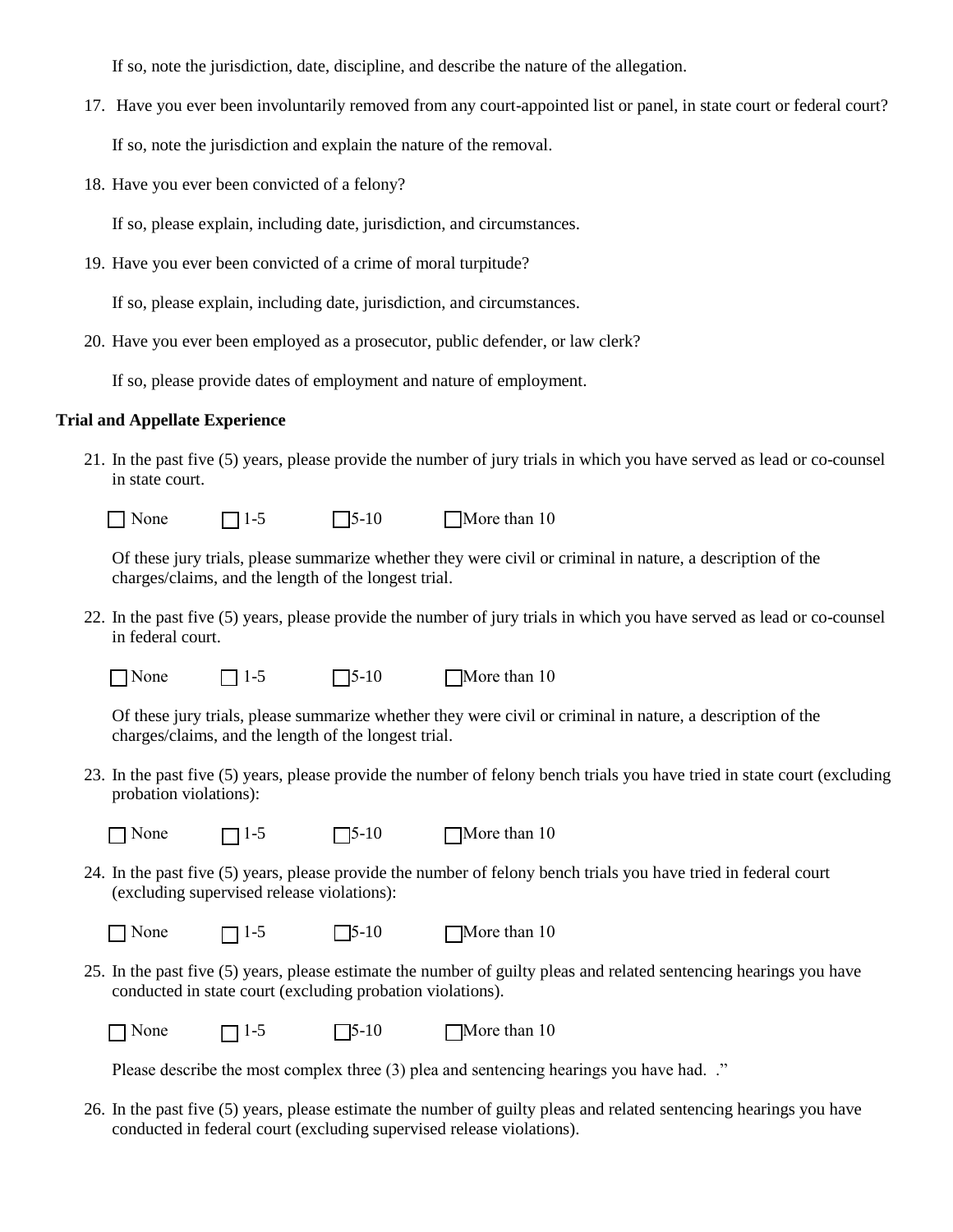| $\neg$ None | $\Box$ 1-5 | $\Box$ 5-10 | $\square$ More than 10 |
|-------------|------------|-------------|------------------------|
|-------------|------------|-------------|------------------------|

Please describe the most complex three (3) plea and sentencing hearings you have had.

27. How many appeals of felony cases have you handled in the past five (5) years?

 $\Box$  None  $\Box$  1-5  $\Box$  5-10  $\Box$  More than 10

Of those appeals, how many were in federal court?

| None |
|------|
|      |

 $\Box$  None  $\Box$  1-5  $\Box$  5-10  $\Box$  More than 10

28. Please provide the following information as to your three most recent serious felony cases:

- a) Defendant's name and case/docket number
- b) Jurisdiction/court
- c) Charges
- d) Nature of the hearing
- e) Presiding judge
- f) Name of opposing counsel
- g) Names of co-counsel and counsel for co-defendants, if any
- 29. Please attach a pleading you filed in one of the above cases, preferably a pleading that highlights your ability to research and write on behalf of a client.
- 30. Please list the names, telephone numbers, and email addresses for two (2) professional references. These references should 1) be licensed attorneys with more than ten years of practice experience, 2) have familiarity with your professional experience and habits, 3) NOT be your law partners, family members, or suitemates, and 4) at least one should be a member in good standing of the CJA panel for which you are applying, or an attorney employed by the Federal Public Defender.
- 31. Please list all sitting or retired judges in the Eastern District before whom you have appeared on a criminal case.
- 32. Have you completed at least five (5) hours of continuing legal education on subject matters related to federal criminal defense in the past year?

|  | N٥ |
|--|----|
|--|----|

If so, please note the courses, dates, location, and subject matter.

- 33. If you have ever lectured or presented on any topical related to criminal law, please describe such experience below.
- 34. Do you have ready access to legal research in electronic format?

 $\Box$  Yes  $\Box$  No

If so, please describe the nature of your research access.

35. Are you a member of any criminal defense associations?

 $\Box$ No

If so, please describe the nature of your membership.